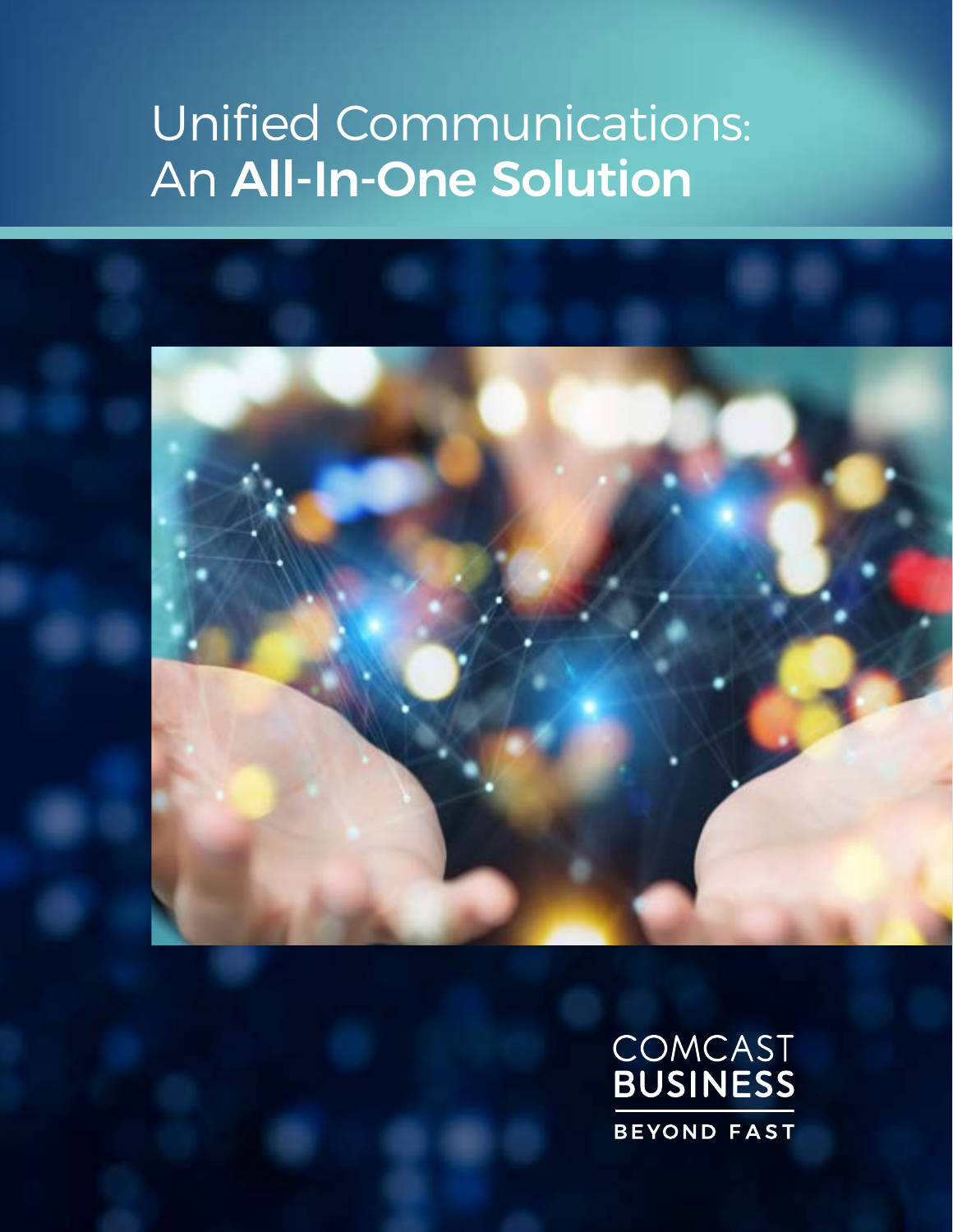## Unified Communications: An All-In-One Solution

These solutions bring all your communication components together—and bring out the best in your company's performance potential.

### What Exactly Is Unified Communications?

According to projections in [May 2018 market research by Reportlinker](https://www.prnewswire.com/news-releases/the-global-unified-communications-market-size-is-expected-to-reach-usd-143-49-billion-by-2024--300673187.html), the global unified communications market is on track to achieve a 16.8 percent CAGR through 2024, when its value is expected to reach \$143.49 billion. To understand what's driving that growth, you need to understand unified communications—not from a technology

perspective, but in terms of how it can contribute to your company's growth.

In fact, one of its key advantages, particularly for small and midsize businesses, is that adoption doesn't require you to master another technology. Just the opposite: by implementing a unified communications solution, you reduce the need for internal telecom technology expertise. That frees those resources to contribute to top- and bottom-line activities rather than hardware and system maintenance and upgrades. You gain increased

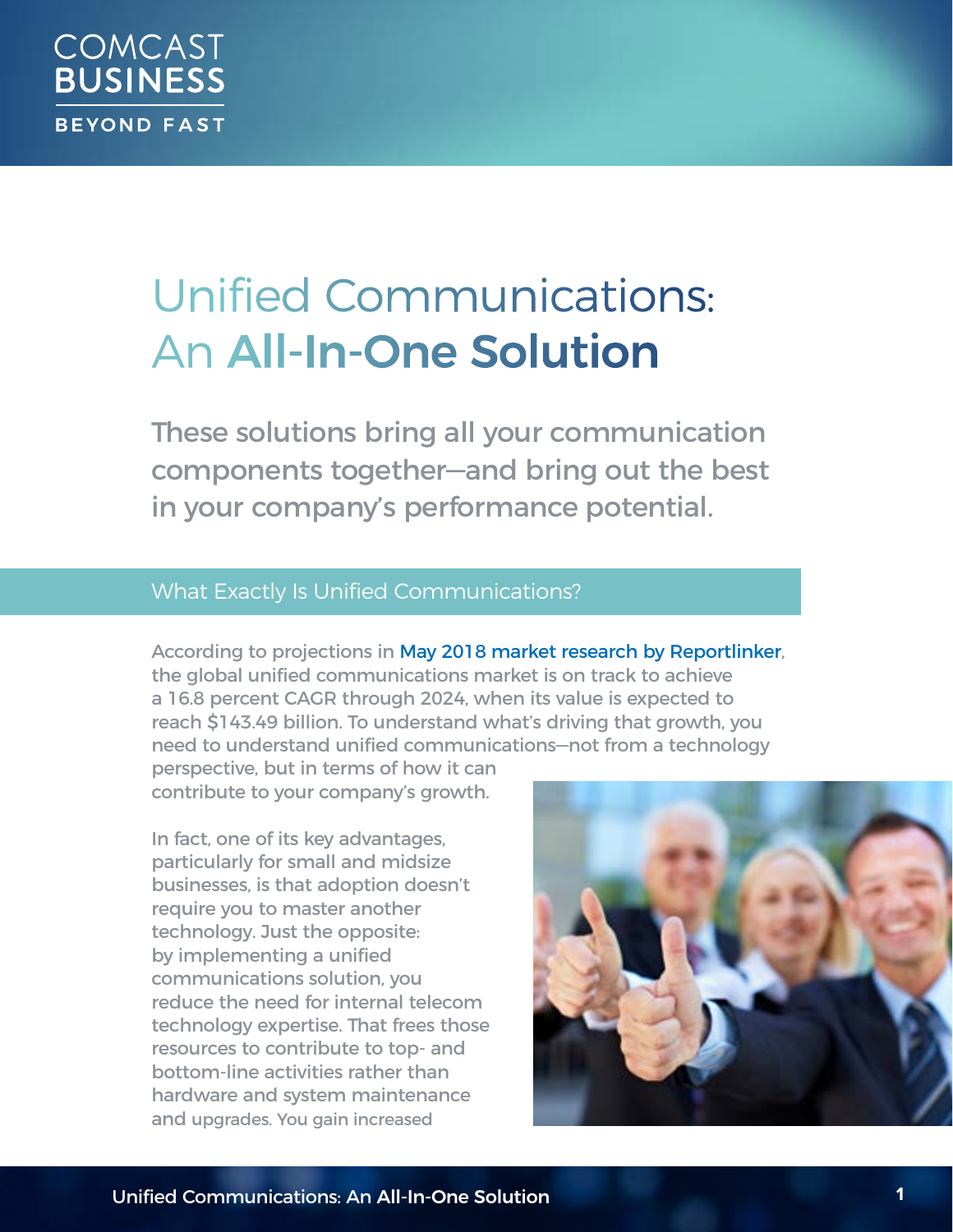communication, collaboration, and realtime decision-making capabilities without having to invest more time in and attention to your communications platform.

These advantages, until just a few years ago available only as a high-level tool for enterprise firms, are now accessible to companies of any size. Today's unified communications solutions enable the people at your company to use voice, video conferencing, instant messaging, desktop sharing, and more—



simultaneously. The Reportlinker analysis, for example, points out that by integrating Business VoiceEdge with Microsoft Office 365, Comcast makes it possible for Office 365 users to initiate or receive calls from Outlook.

These integrations streamline communications, eliminate fumbling shifts from one platform or app to another, and can be used from any location, on-site or remote, via each user's choice of mobile device or desktop. Unified communications transforms those devices into a simulated communications platform, and harnessing the power of that platform, transforms companies by streamlining interactions and improving business efficiencies.

Within the industry, this is known as a shift to a contextual solution. "What we mean by that is, communication is now a part of not only telephone, but texts, instant messaging, and collaboration, and it is bringing it all interconnected with third-party applications that allow individuals to work in the systems they rely on most," says Eric Hyman, director of product marketing for Comcast Business. That means a mobile employee's cell phone doubles as a desktop. Remote employees in virtual offices remain integrated within the enterprise. And companies that rely on third-party applications—whether Salesforce. com, Google Chrome, or Office 365—can communicate within those applications. The result is an ascent from simple voice transmission vehicles to full-scale communications that offer total interoperability with the other components of your business life.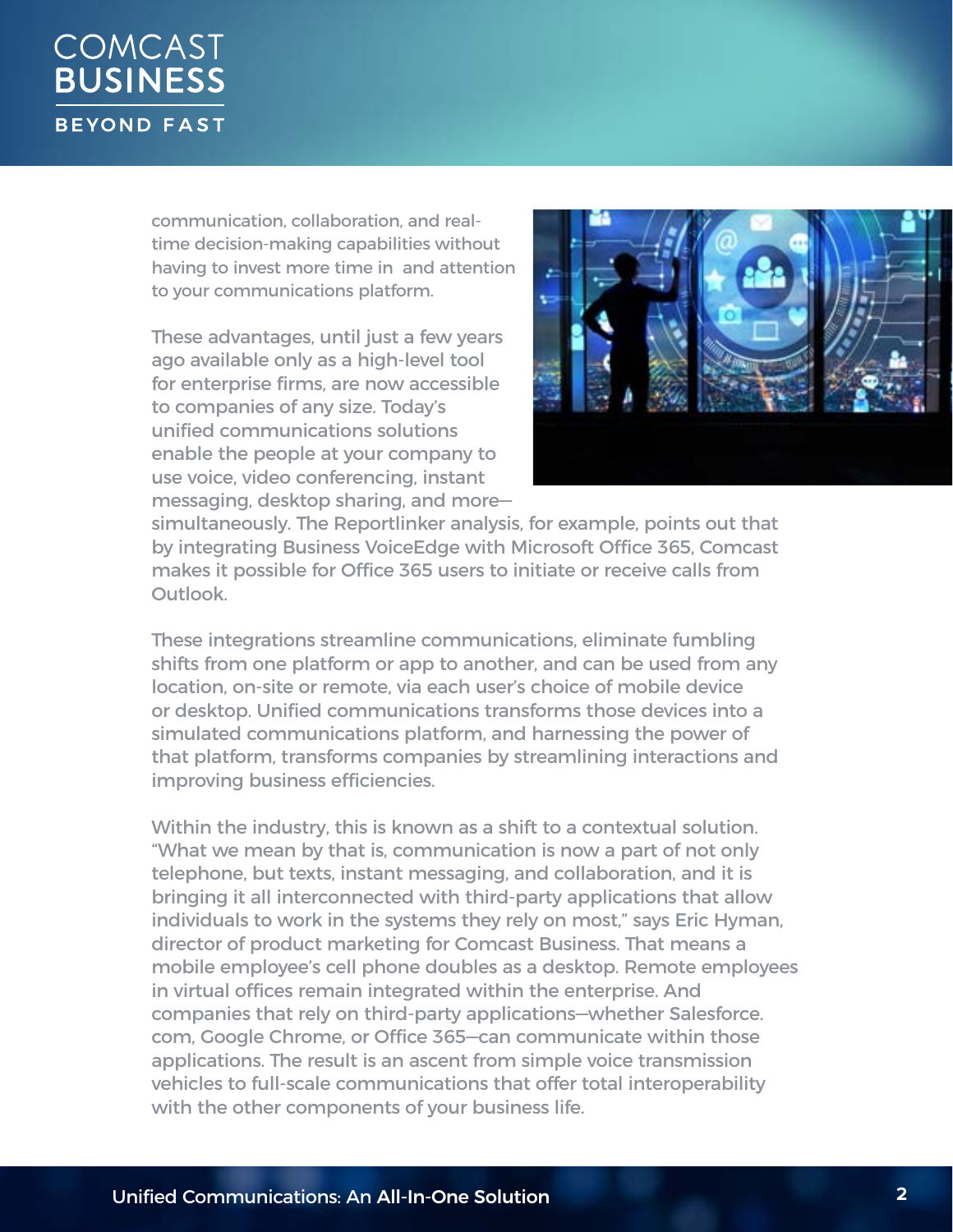### Shedding Light on the Cloud

These game-changing advances are being powered by the evolving capabilities in the cloud. If you still think of it chiefly as a platform for storing and transmitting data, you're behind the curve. The cloud has grown up into a place to store, share, and act on knowledge and business intelligence.

Traditionally, communication relied on having physical equipment on the premises.

"Now, all the intelligence of your communications platforms has moved to the cloud," says Clark Peterson, chairman of the [Cloud Communications Alliance.](http://www.cloudcommunications.com/)

"That means you no longer need to be fixed to a location. It enables all of your employees to be virtual and to be able to be on all kinds of different devices but still look like they're all under one umbrella for communication."

"You can have a voice over internet protocol (VoIP) handset, and all the intelligence comes from platforms in the cloud. You can even forego the handset on your desk, and have just your mobile phone but still have all the functionality of a traditional PBX."

But the functionality extends beyond those legacy parameters to include voice, video, document and desktop sharing, instant messaging, and other collaborative tools, all housed in the cloud. Each component is available to initiate new communication or combine within an existing exchange, and each user's profile in the cloud serves as "command central" over it all.

"If I go to my mobile app, I'm able to see all of my contacts, who's available, and choose how I want to

communicate with them," Peterson says. It's possible to begin with a voice call and then switch seamlessly to videoconferencing, for example, or to introduce a collaborative document into a video conference call that's in progress.

"All of those are available through a single app on a mobile or landline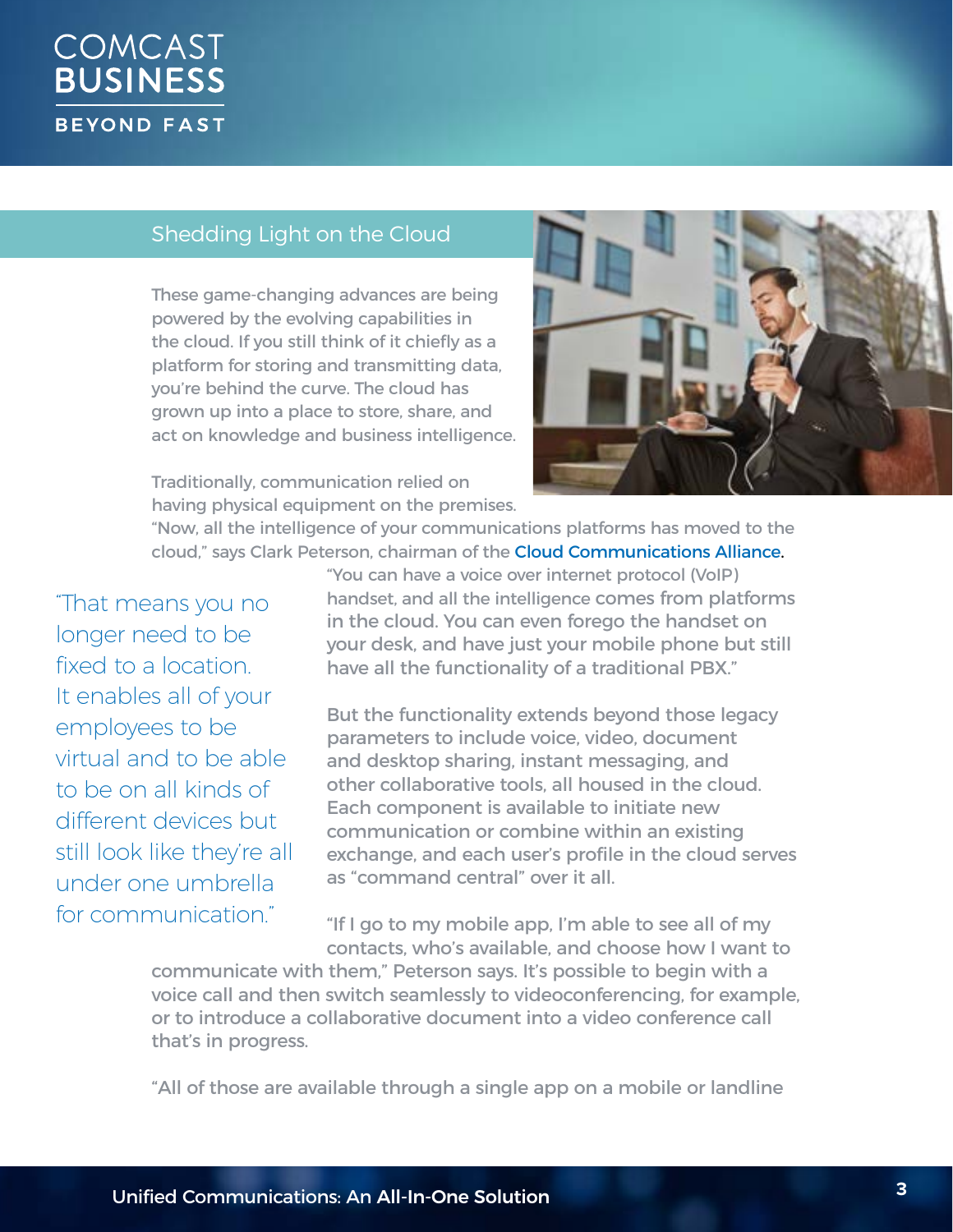device or on a PC," he says. "That means you no longer need to be fixed to a location. It enables all of your employees to be virtual and to be able to be on all kinds of different devices but still look like they're all under one umbrella for communication."

As this approach comes into more widespread use, we'll see the birth of Communications Platform as a Service (CPaaS). "The belief is that you'll be communicating out of an existing environment that you're already in— Salesforce, Office 365, a website, an app, a social media

"I don't have the bandwidth" has become a catchphrase we use when we have too much on our plates and can't take on any additional obligations.

But when you talk about literal bandwidth, the point isn't whether you have too little time. It's whether you're losing too much time to slow downloads that bring your meetings or work to a halt while you wait for the file you need.

Does your company have the bandwidth it takes to run business in real time, all the time? This chart illustrates how much time and, by extension, money—slow bandwidth can cost you.

| <b>File Size</b><br>and Type                | T1<br>Download<br><b>Speed</b><br>$(1.5 \text{ Mbps})$ | <b>DSL</b><br>Download<br><b>Speed</b><br>$(6 \text{ Mbps})$ | Comcast<br><b>Current Top</b><br><b>Speed</b><br>$(250$ Mbps) | Comcast<br>DOCSIS 3.1<br><b>Speed</b><br>$(1 \text{ Gbps})$ |
|---------------------------------------------|--------------------------------------------------------|--------------------------------------------------------------|---------------------------------------------------------------|-------------------------------------------------------------|
| 4500 MB<br>Video                            | 6 hours                                                | 2 hours                                                      | 4 minutes                                                     | 34 seconds                                                  |
| 1600 MB<br><b>SD Video</b>                  | 2 hours                                                | 34 minutes                                                   | 1 minute                                                      | 12 seconds                                                  |
| <b>500 MB</b><br><b>SD Webinar</b><br>Video | 42 minutes                                             | 11 minutes                                                   | 25 seconds                                                    | 4 seconds                                                   |
| 300 MB<br><b>Map File</b>                   | 25 minutes                                             | 6 minutes                                                    | 15 seconds                                                    | 2 seconds                                                   |
| <b>20 MB</b><br><b>Photo Gallery</b>        | 2 minutes                                              | 25 seconds                                                   | 1 second                                                      | .15 second                                                  |

platform—and at an API level, you'll communicate to the other person in a platform that they're in," Peterson says. "CPaaS will facilitate real-time, contextual information passed back and forth that enables a whole other level of decision making. It actually transfers information along with your communication to make it much more intelligent."

The cloud base also gives unified communications an implementation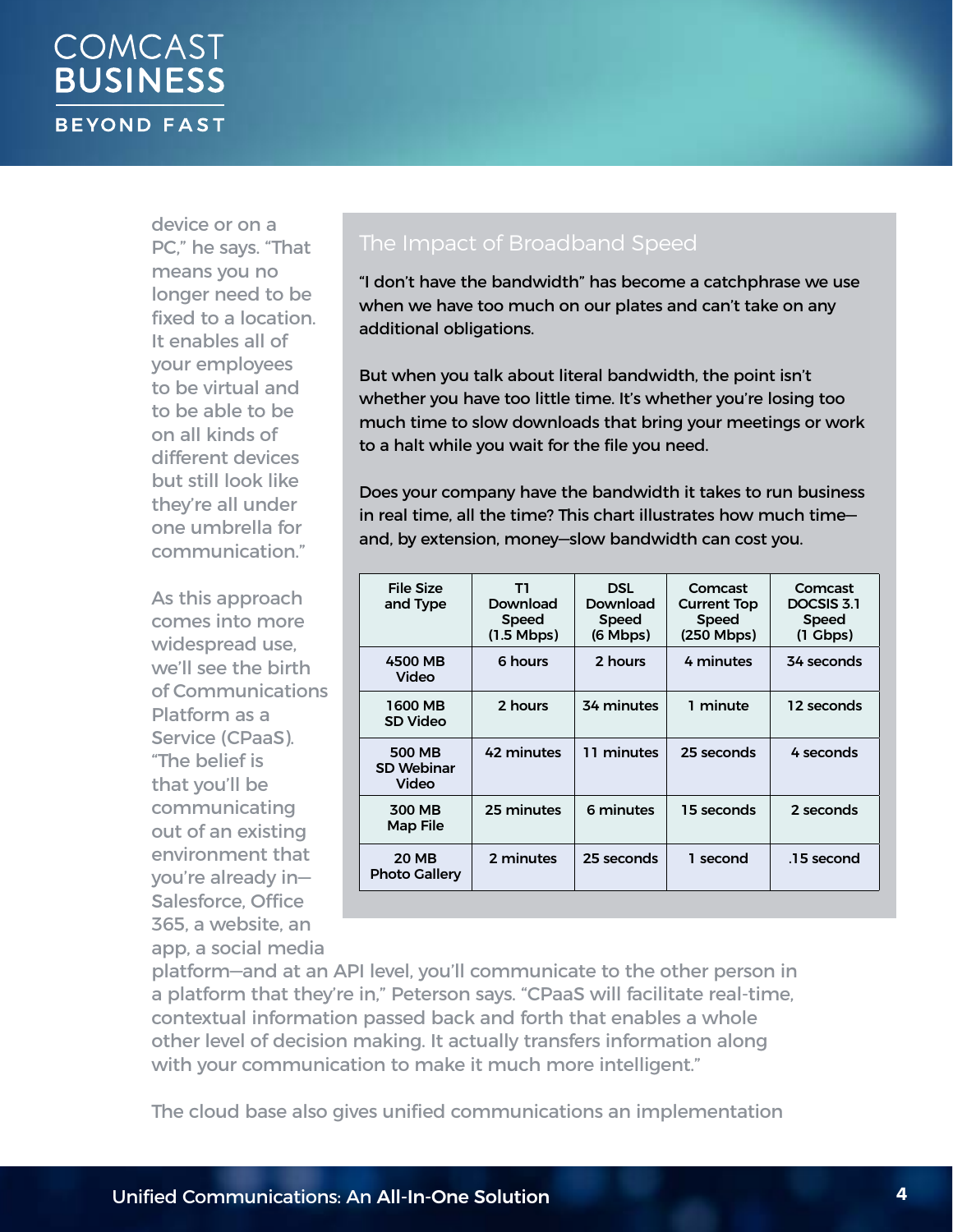



advantage over traditional key systems or other phone hardware setups. It eliminates the need to physically set up a new line for each new employee or each new office location. At the same time, it relieves you of responsibility for maintaining and upgrading that equipment or managing the software on which it runs. All of that is taken care of for you as part of the provider's service package. And in a business environment in which mobility is increasingly an imperative, it frees your employees to

work remotely or travel where they're needed without falling off the communications grid.

#### The High Cost of Low Tech

Of course, your company already has access to and makes use of texting, instant messaging, document sharing, and virtual collaboration tools. How does the experience differ when you use those as standalone elements rather than within an integrated, unified framework?

Most of us have already experienced the disadvantages and frustrations that lack of unification can cause. There's the client call that

". . . I can remove the friction around collaboration so that when I'm sharing a document, I don't have to ask all ten participants on the call if they can see it, because the application lets me know."

drops from your cell phone as you try to switch to the new sales sheet you just received in an email. There's the web conference that loses audio when you upload the PowerPoint presentation you intended to share. There's the struggle to attach a spreadsheet to a text message. Unified communications platforms integrate all these functions to eliminate those disruptions and deliver a more seamless experience.

While voice is still the priority in business, unified communications gives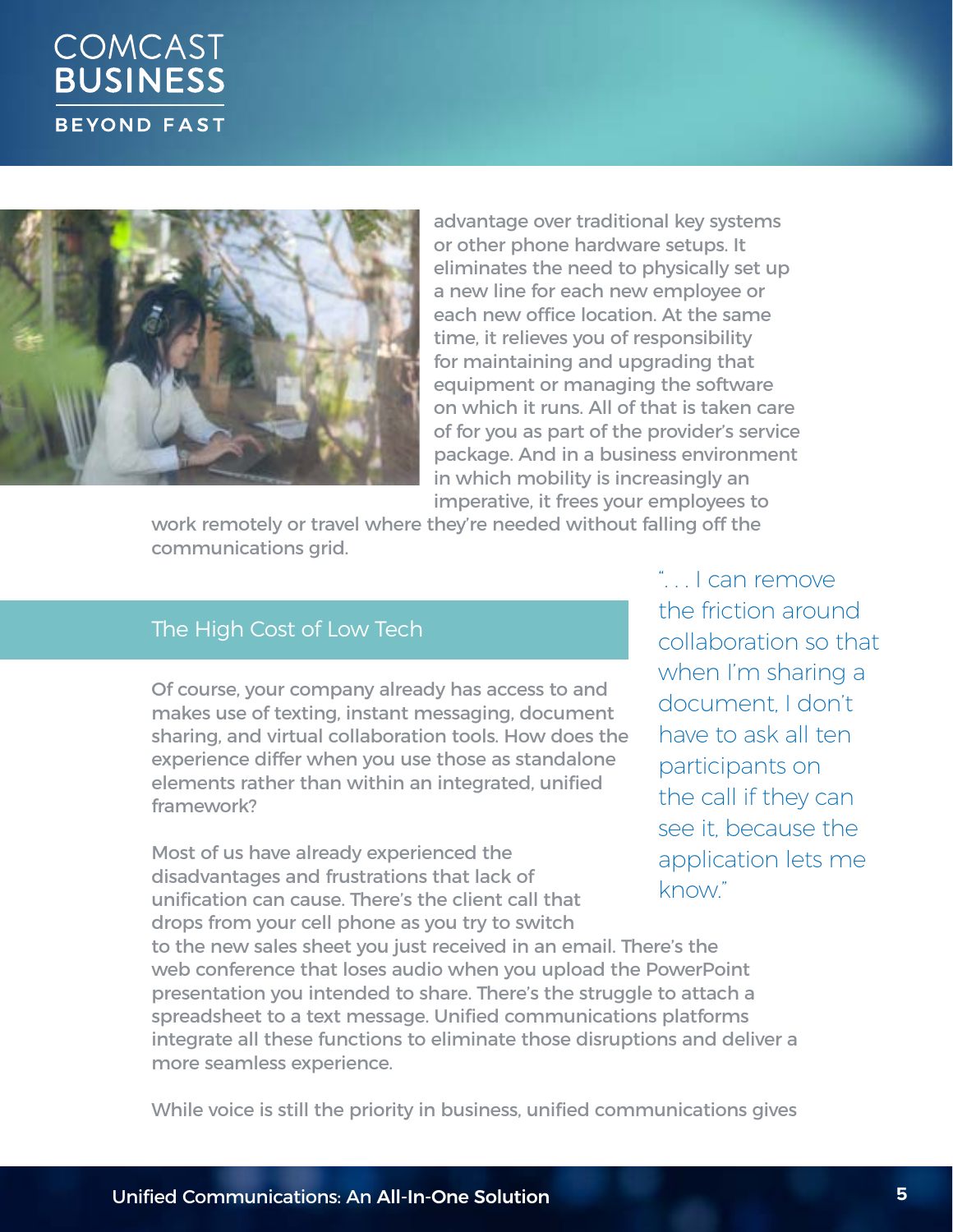the traditional call increased capabilities. And the gold standard in unified communications simplifies the process right from the time the call is initiated. "I can simply share a link and have my participants click that link to join a conference call," Hyman says. "Or I can remove the friction around collaboration so that when I'm sharing a document, I don't have to ask all ten participants on the call if they can see it, because the application lets me know."

That simplification and reduced friction speeds adoption and use, he adds. With so many tools available today, it's often necessary for a team newcomer to have to download a tool or learn to use it before collaboration can begin. A better, simpler user experience makes it easier for employees to participate fully in projects, for customers to connect with the right team members to get the information they need, and for vendors to provide information and support in sales and marketing. Every stakeholder

#### Legacy Expenses

When assessing the cost of adopting unified communications, be sure to also take into account the cost of continuing to use your legacy system. For example:

 $\blacksquare$  Peak payouts. With a legacy system, you must pay for the number of licenses and the cost of trunking necessary to meet your needs during the company's peak season. Unified communication and collaboration platforms are, by contrast, services that can be as flexible as you and your business require, regardless of cyclicality.

 $\blacksquare$  The waiting game. When new features or functionality become available for legacy systems, you need to have them installed. Your hardware may require reconfiguration. Simply enabling the new feature has a cost measured in dollars and hours. Conversely, new features introduced by a cloud-based unified communications provider become available to end users immediately.



is empowered to access information more quickly,

offer input with fewer delays and greater accuracy, and so get more on-target results.

The ease-of-use factor extends to education, as well. "Good unified communications service providers have built an intuitive web-based tool," Hyman says. "And those who have done it extremely well have also provided a continuous loop back to education. I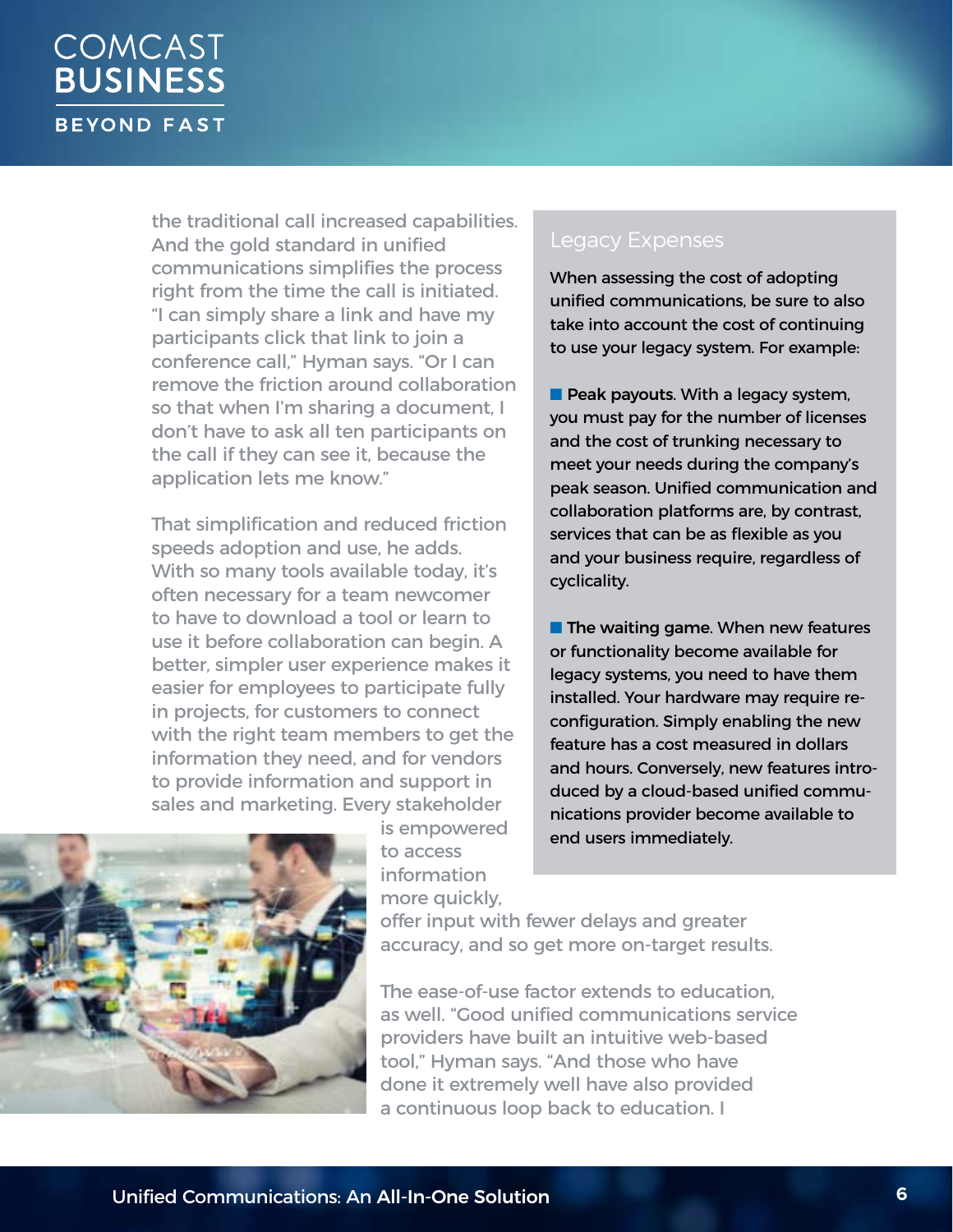can watch a video online because I've forgotten how to do a certain thing on the portal. Or there's an open bridge to a webinar given by a customer care organization so that I'm not floundering as administrator in understanding how to manage my system."

That takes the mystery out of optimizing telecom operations. It also allows you, as the business owner, to redeploy the technologyfocused members of your staff. You no longer need them to manage maintenance. Instead,

### Comcast Business VoiceEdge: UC in a Box

Cloud-based and mobile rather than built-on hardware located at your business, [Comcast Business Voi](https://business.comcast.com/voiceedge-select)[ceEdge™](https://business.comcast.com/voiceedge-select) routes communications.

It provides one-click integration with business productivity tools such as Microsoft Skype for Business, Office 365, Google Chrome, and Salesforce. Installation is completed easily via download for desktops or to mobile devices via Comcast's Google Play or App Store mobile apps that deliver full desktop capabilities on a cell phone.

Features include text with readable voicemail, email with interoperability with Office 365 or cell phone access to your telephone directory, and desktop call features delivered via a mobile app.

they can focus on revenue-generating solutions, from optimizing your website to developing APIs to third-party applications that increase your operating efficiency.

#### Unified Communications Components

A unified communications solution is not a single project. Rather, it's a collection of elements integrated under a single umbrella.

You're already familiar with some of those compo-nents, such as instant messaging, conferencing, desktop sharing, and audio, web, and video conferencing. But some of the added functionality may be outside your experience, such as:

**n** Mobile integration, which makes it possible for calls made to office lines to ring on a mobile device—a simplified and more streamlined take on call forwarding.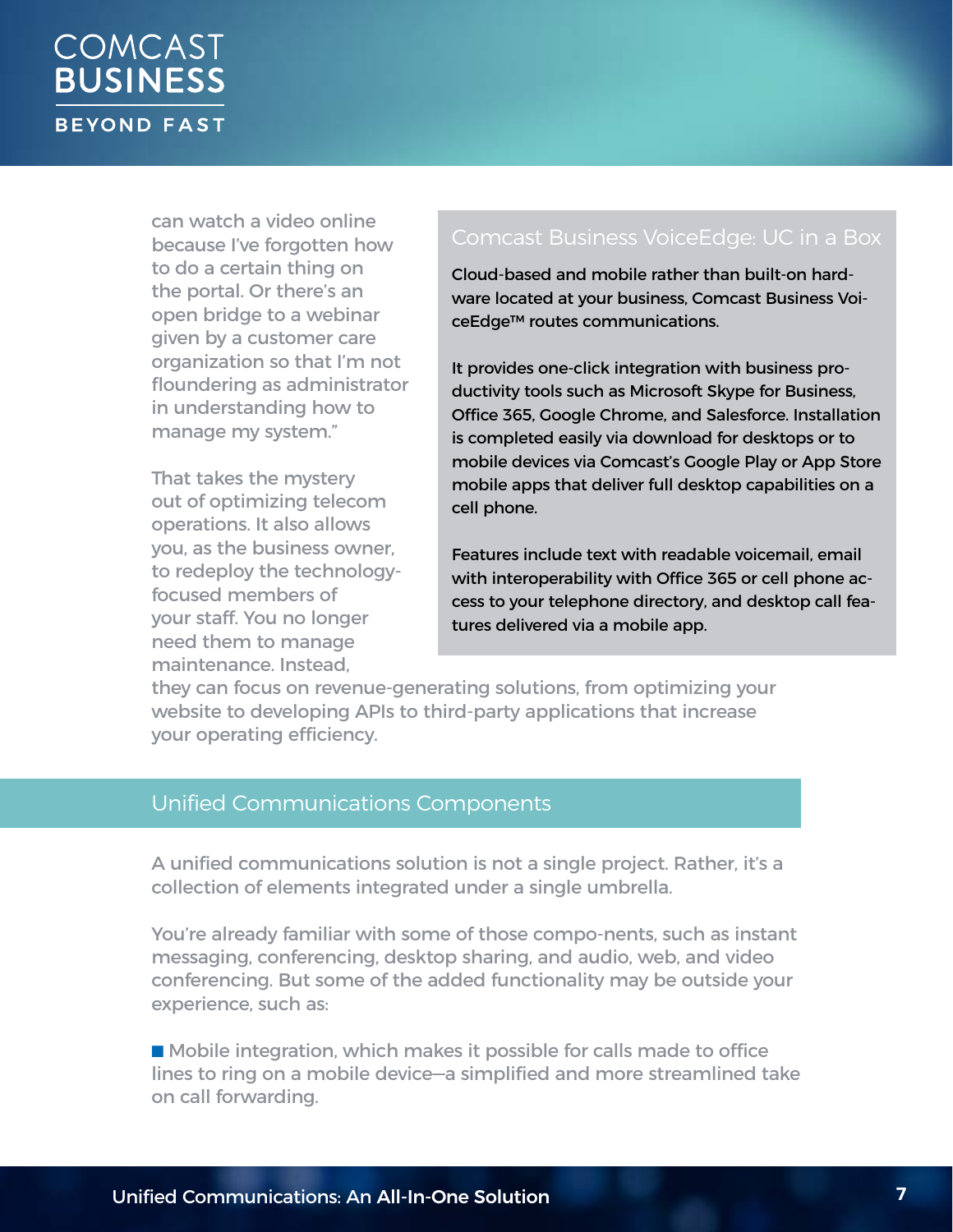$\blacksquare$  Readable voicemail, which allows you to listen silently to messages left in your voicemail box—a means of protecting your privacy in public places and multitasking unobtrusively when audio playback is inadvisable.

■ Call control and multimodal communications, which enable you to begin a conversation via one method (for example, voice) and shift to another (such as by converting to a videoconference), without having to disconnect and restart the call.

 $\blacksquare$  Presence, a technology tool that allows you to control where you appear to be located. For example, clients or vendors may contact you at your office phone number and reach you on your mobile

#### Unified Communications Resources

These online tools and references can help you gain a better understanding of unified communications capabilities and learn to assess the solutions that are best for your company:

**N INFORMATION AGE** [The Next Era of Unified Communications](https://www.information-age.com/next-era-unified-communications-123467695/)

**D** PCMAG.COM [Industry Insight: The Future of Unified](https://www.pcmag.com/article/358413/industry-insight-the-future-of-unified-communications)  [Communications](https://www.pcmag.com/article/358413/industry-insight-the-future-of-unified-communications)

**n** GIGAOM.COM [Where We're Going with Unified Communications](https://gigaom.com/2018/03/01/where-were-going-with-unified-communications/)

#### **n** COMCAST BUSINESS

[What Exactly Is Unified Communications?](https://cbcommunity.comcast.com/browse-all/details/what-exactly-is-unified-communications) [Business VoiceEdge™: Unified Communications Built](https://cbcommunity.comcast.com/browse-all/details/comcast-business-voiceedge-unified-communications-built-for-the-cloud)  [for the Cloud](https://cbcommunity.comcast.com/browse-all/details/comcast-business-voiceedge-unified-communications-built-for-the-cloud) [Business VoiceEdge™: Cloud-Hosted Phone System](https://business.comcast.com/phone/voiceedge) [Business VoiceEdge™: Features and Add-Ons](https://business.comcast.com/phone/voiceedge/included-features)

device without realizing that you're not at your desk.

■ Unified messaging, which integrates your voicemail, email, SMS, video, fax, and other messages within a single interface and allows you to access them from your preferred device.

■ Mobility and a virtual office environment, which are key in today's business environment. They not only allow your existing workforce to be productive from any location. They also free you to hire the best people no matter where they are.

Unified communications solutions also integrate a software component